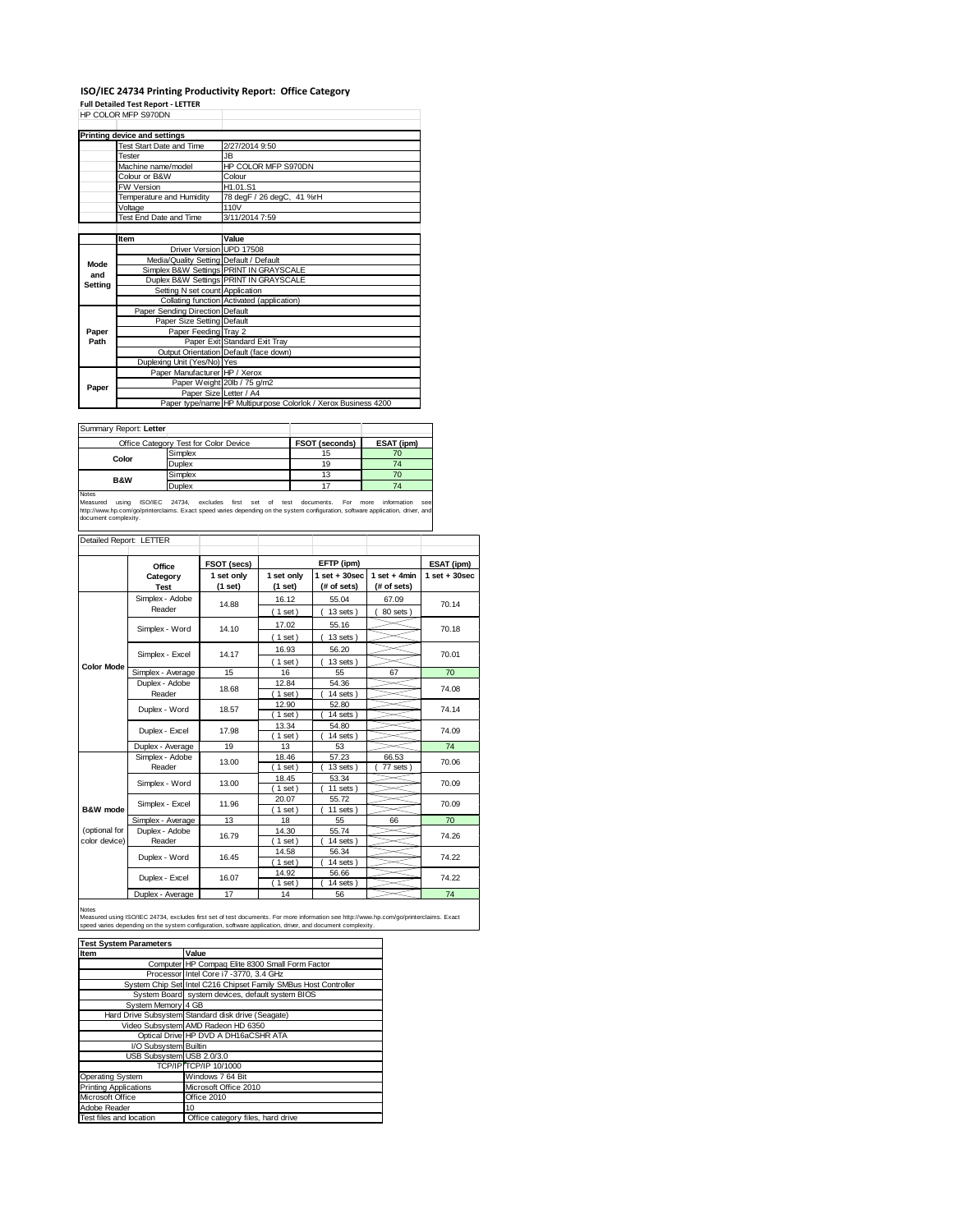# **ISO/IEC 24734 Printing Productivity Report: Office Category Full Detailed Test Report ‐ A4** HP COLOR MFP S970DN

|         | III COLON IVII I J <i>an</i> udin       |                                                                |
|---------|-----------------------------------------|----------------------------------------------------------------|
|         |                                         |                                                                |
|         | Printing device and settings            |                                                                |
|         | <b>Test Start Date and Time</b>         | 2/27/2014 9:50                                                 |
|         | <b>Tester</b>                           | JB.                                                            |
|         | Machine name/model                      | HP COLOR MFP S970DN                                            |
|         | Colour or B&W                           | Colour                                                         |
|         | <b>FW Version</b>                       | H1.01.S1                                                       |
|         | Temperature and Humidity                | 78 degF / 26 degC, 41 %rH                                      |
|         | Voltage                                 | 110V                                                           |
|         | Test End Date and Time                  | 3/11/2014 7:59                                                 |
|         |                                         |                                                                |
|         | Item                                    | Value                                                          |
|         | Driver Version UPD 17508                |                                                                |
| Mode    | Media/Quality Setting Default / Default |                                                                |
| and     |                                         | Simplex B&W Settings PRINT IN GRAYSCALE                        |
| Setting |                                         | Duplex B&W Settings PRINT IN GRAYSCALE                         |
|         | Setting N set count Application         |                                                                |
|         |                                         | Collating function Activated (application)                     |
|         | Paper Sending Direction Default         |                                                                |
|         | Paper Size Setting Default              |                                                                |
| Paper   | Paper Feeding Tray 2                    |                                                                |
| Path    |                                         | Paper Exit Standard Exit Tray                                  |
|         |                                         | Output Orientation Default (face down)                         |
|         | Duplexing Unit (Yes/No) Yes             |                                                                |
|         | Paper Manufacturer HP / Xerox           |                                                                |
| Paper   |                                         | Paper Weight 20lb / 75 g/m2                                    |
|         | Paper Size Letter / A4                  |                                                                |
|         |                                         | Paper type/name HP Multipurpose Colorlok / Xerox Business 4200 |

| Summary Report: A4 |                                       |                       |            |
|--------------------|---------------------------------------|-----------------------|------------|
|                    | Office Category Test for Color Device | <b>FSOT (seconds)</b> | ESAT (ipm) |
|                    | Simplex                               | 15                    | 70         |
| Colour             | Duplex                                | <b>N/A</b>            | 74         |
| <b>B&amp;W</b>     | Simplex                               | 13                    | 70         |
|                    | Duplex                                |                       | 74         |
| <b>Notae</b>       |                                       |                       |            |

Notes<br>Measured using ISO/IEC 24734, excludes first set of test documents. For more information see<br>http://www.hp.com/go/printerclaims. Exact\_speed\_varies\_depending.on\_the\_system\_configuration,software\_application,driver,an

| Detailed Report: A4            |                           |                       |                          |                                  |                               |                   |
|--------------------------------|---------------------------|-----------------------|--------------------------|----------------------------------|-------------------------------|-------------------|
|                                | Office                    | FSOT (secs)           |                          | EFTP (ipm)                       |                               | ESAT (ipm)        |
|                                | Category<br><b>Test</b>   | 1 set only<br>(1 set) | 1 set only<br>$(1$ set)  | $1$ set $+30$ sec<br>(# of sets) | $1$ set + 4min<br>(# of sets) | $1$ set $+30$ sec |
|                                | Simplex - Adobe<br>Reader | 14.72                 | 16.29<br>$1$ set)        | 55.05<br>13 sets)                | 68.30<br>76 sets              | 70.16             |
|                                | Simplex - Word            | 14.56                 | 16.48<br>$1$ set)        | 55.78<br>$13$ sets $)$           |                               | 70.16             |
| Colour                         | Simplex - Excel           | 14.06                 | 17.05<br>(1 set)         | 55.64<br>$13$ sets $)$           |                               | 70.15             |
| Mode                           | Simplex - Average         | 15                    | 16                       | 55                               | 68                            | 70                |
|                                | Duplex - Adobe<br>Reader  | <b>N/A</b>            | <b>N/A</b><br><b>N/A</b> | 54.24<br>$14$ sets)              |                               | 74.14             |
|                                | Duplex - Word             | N/A                   | <b>N/A</b><br><b>N/A</b> | 54.48<br>$14$ sets)              |                               | 74.20             |
|                                | Duplex - Excel            | N/A                   | <b>N/A</b><br><b>N/A</b> | 54.86<br>$14$ sets $)$           |                               | 74.08             |
|                                | Duplex - Average          | <b>N/A</b>            | <b>N/A</b>               | 54                               |                               | 74                |
|                                | Simplex - Adobe<br>Reader | 13.02                 | 18.43<br>$1$ set)        | 57.32<br>$13$ sets $)$           | 66.48<br>76 sets              | 70.06             |
|                                | Simplex - Word            | 12.85                 | 18.67<br>$1$ set)        | 57.33<br>13 sets)                |                               | 70.16             |
| B&W mode                       | Simplex - Excel           | 12.31                 | 19.48<br>$1$ set)        | 57.88<br>13 sets)                |                               | 70.09             |
|                                | Simplex - Average         | 13                    | 18                       | 57                               | 66                            | 70                |
| (optional for<br>color device) | Duplex - Adobe<br>Reader  | 16.35                 | 14.66<br>$1$ set)        | 56.42<br>14 sets)                |                               | 74.26             |
|                                | Duplex - Word             | 16.59                 | 14.44<br>$1$ set)        | 54.84<br>$14$ sets $)$           |                               | 74.18             |
|                                | Duplex - Excel            | 16.02                 | 14.96<br>$1$ set)        | 56.92<br>$14$ sets $)$           |                               | 74.18             |
|                                | Duplex - Average          | 17                    | 14                       | 56                               |                               | 74                |

#### Notes

Measured using ISO/IEC 24734, excludes first set of test documents. For more information see http://www.hp.com/go/printerclaims. Exact<br>speed varies depending on the system configuration, software application, driver, and d

| <b>Test System Parameters</b> |                                                                 |
|-------------------------------|-----------------------------------------------------------------|
| Item                          | Value                                                           |
|                               | Computer HP Compag Elite 8300 Small Form Factor                 |
|                               | Processor Intel Core i7 -3770, 3.4 GHz                          |
|                               | System Chip Set Intel C216 Chipset Family SMBus Host Controller |
|                               | System Board system devices, default system BIOS                |
| System Memory 4 GB            |                                                                 |
|                               | Hard Drive Subsystem Standard disk drive (Seagate)              |
|                               | Video Subsystem AMD Radeon HD 6350                              |
|                               | Optical Drive HP DVD A DH16aCSHR ATA                            |
| I/O Subsystem Builtin         |                                                                 |
| USB Subsystem USB 2.0/3.0     |                                                                 |
|                               | TCP/IP TCP/IP 10/1000                                           |
| Operating System              | Windows 7 64 Bit                                                |
| <b>Printing Applications</b>  | Microsoft Office 2010                                           |
| Microsoft Office              | Office 2010                                                     |
| Adobe Reader                  | 10                                                              |
| Test files and location       | Office category files, hard drive                               |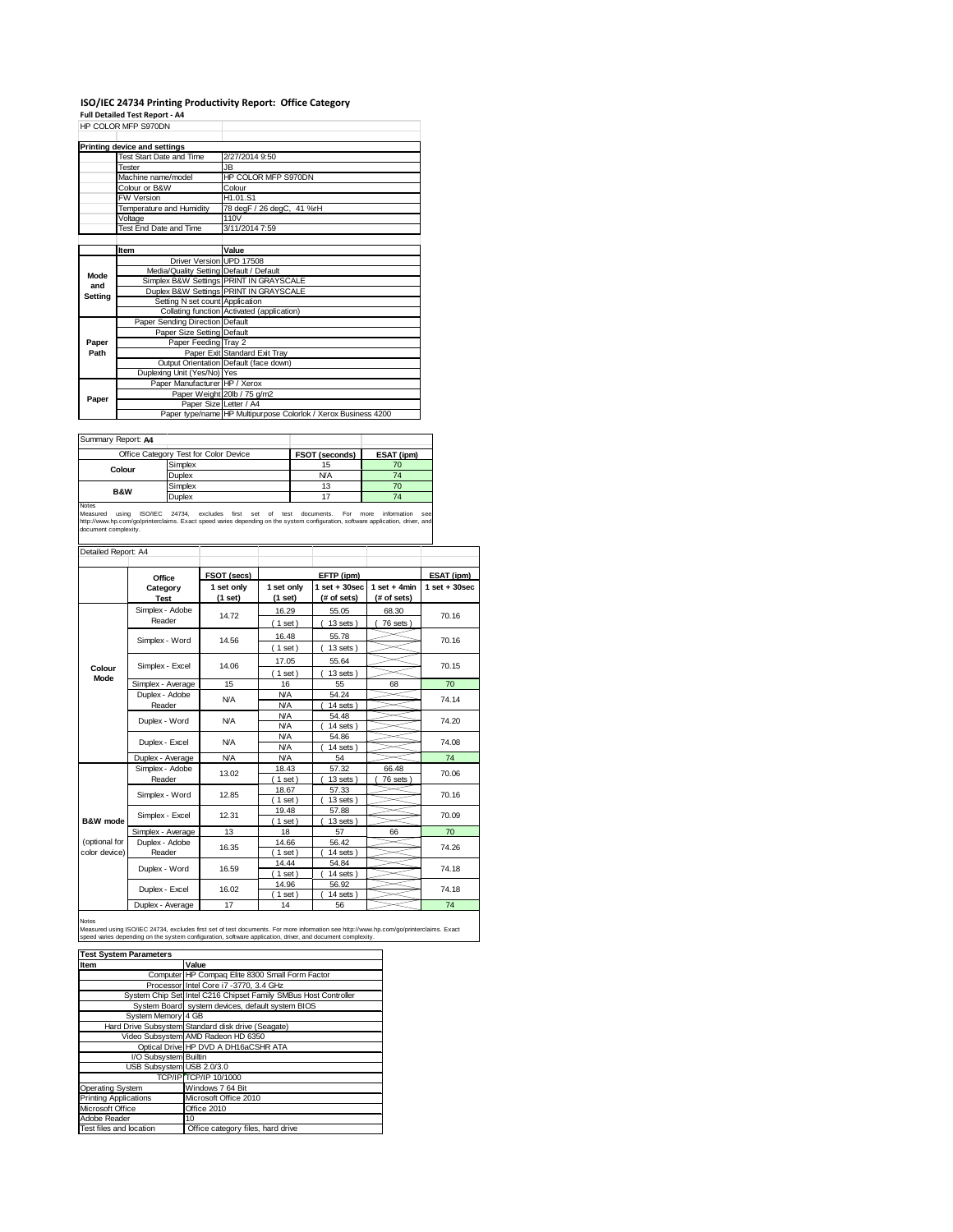## **ISO/IEC 29183 Copy Productivity Report Full Detailed Test Report ‐ LETTER** HP COLOR MFP S970DN

|           | <b>Machine Setup Information</b>        |                                                                |
|-----------|-----------------------------------------|----------------------------------------------------------------|
|           | Test Start Date and Time 2/27/2014 9:50 |                                                                |
|           | Tester JB                               |                                                                |
|           |                                         | Machine name/model HP COLOR MFP S970DN                         |
|           | Colour or B&W Colour                    |                                                                |
|           | Configuration (options) Not Specified   |                                                                |
|           |                                         | Temperature and Humidity 78 degF / 26 degC, 41 %rH             |
|           | Test End Date and Time: 3/11/2014 7:59  |                                                                |
|           |                                         |                                                                |
|           | Pre-set Item                            | <b>Pre-set Value</b>                                           |
|           | Output Resolution Default               |                                                                |
|           | Output Quality Default                  |                                                                |
| Mode      |                                         | Copying Mode Colour for Colour and B&W for B&W                 |
|           | Auto Density Adjustment Default         |                                                                |
|           |                                         | Collating function Set in Control Panel                        |
| Paper     | Paper Sending Direction Default         |                                                                |
|           | Paper Type Setting Default              |                                                                |
| Paper     | Paper Feeding Tray 2                    |                                                                |
| Path      | Paper Exit Default                      |                                                                |
|           |                                         | Face Up Exit Default (face down)                               |
|           | <b>Fixing Capability Default</b>        |                                                                |
| Temporary | Image Quality Stability Default         |                                                                |
| Stop      | Capacity of Paper Default               |                                                                |
|           | Others None                             |                                                                |
|           |                                         |                                                                |
|           | Paper Manufacturer HP / Xerox           |                                                                |
| Paper     |                                         | Paper Weight 20lb / 75 g/m2                                    |
|           | Paper Size Letter / A4                  |                                                                |
|           |                                         | Paper type/name HP Multipurpose Colorlok / Xerox Business 4200 |

| Summary Report: Letter                                                                                                                                                                                                                                                  |              |             |  |  |
|-------------------------------------------------------------------------------------------------------------------------------------------------------------------------------------------------------------------------------------------------------------------------|--------------|-------------|--|--|
|                                                                                                                                                                                                                                                                         | <b>SFCOT</b> | sESAT (ipm) |  |  |
| Color                                                                                                                                                                                                                                                                   |              | 70          |  |  |
| <b>B&amp;W</b>                                                                                                                                                                                                                                                          |              | 70          |  |  |
| <b>Notes</b><br>First Copy Out and Copy Speed measured using ISO/IEC 29183, excludes<br>set of test documents. For more<br>first<br>information<br>SAR<br>http://www.hp.com/go/printerclaims. Exact speed varies depending on the<br>system configuration and document. |              |             |  |  |

|                | Detailed Report: LETTER |                |       |             |                |             |
|----------------|-------------------------|----------------|-------|-------------|----------------|-------------|
|                |                         |                |       |             |                |             |
|                | <b>Target</b>           | sFCOT (secs)   | 1copy | 1copy+30sec | 1copy+4minutes | sESAT (ipm) |
|                | A                       | 5.54           | 10.82 | 60.75       | 67.67          | 70.18       |
|                |                         |                |       | 40 sets     | 306 sets       |             |
|                | B                       | 5.50           | 10.89 | 60.52       |                | 70.14       |
|                |                         |                |       | 39 sets     |                |             |
| Color          | C                       | 5.52           | 10.85 | 60.29       |                | 70.18       |
|                |                         |                |       | 38 sets     |                |             |
|                | D                       | 5.46           | 10.99 | 60.53       |                | 70.18       |
|                |                         |                |       | 39 sets     |                |             |
|                | Average                 | 6              | 10    | 60          | 67             | 70          |
|                | A                       | 3.71           | 16.14 | 63.57       | 67.76          | 70.16       |
|                |                         |                |       | 37 sets     | 284 sets       |             |
|                | B                       | 3.65           | 16.44 | 64.02       |                | 70.06       |
|                |                         |                |       | 40 sets     |                |             |
| <b>B&amp;W</b> | C                       | 4.00           | 15.09 | 63.91       |                | 70.20       |
|                |                         |                |       | 39 sets     |                |             |
|                | D                       | 3.69           | 16.25 | 64.90       |                | 71.41       |
|                |                         |                |       | 40 sets     |                |             |
|                | Average                 | $\overline{4}$ | 15    | 64          | 67             | 70          |